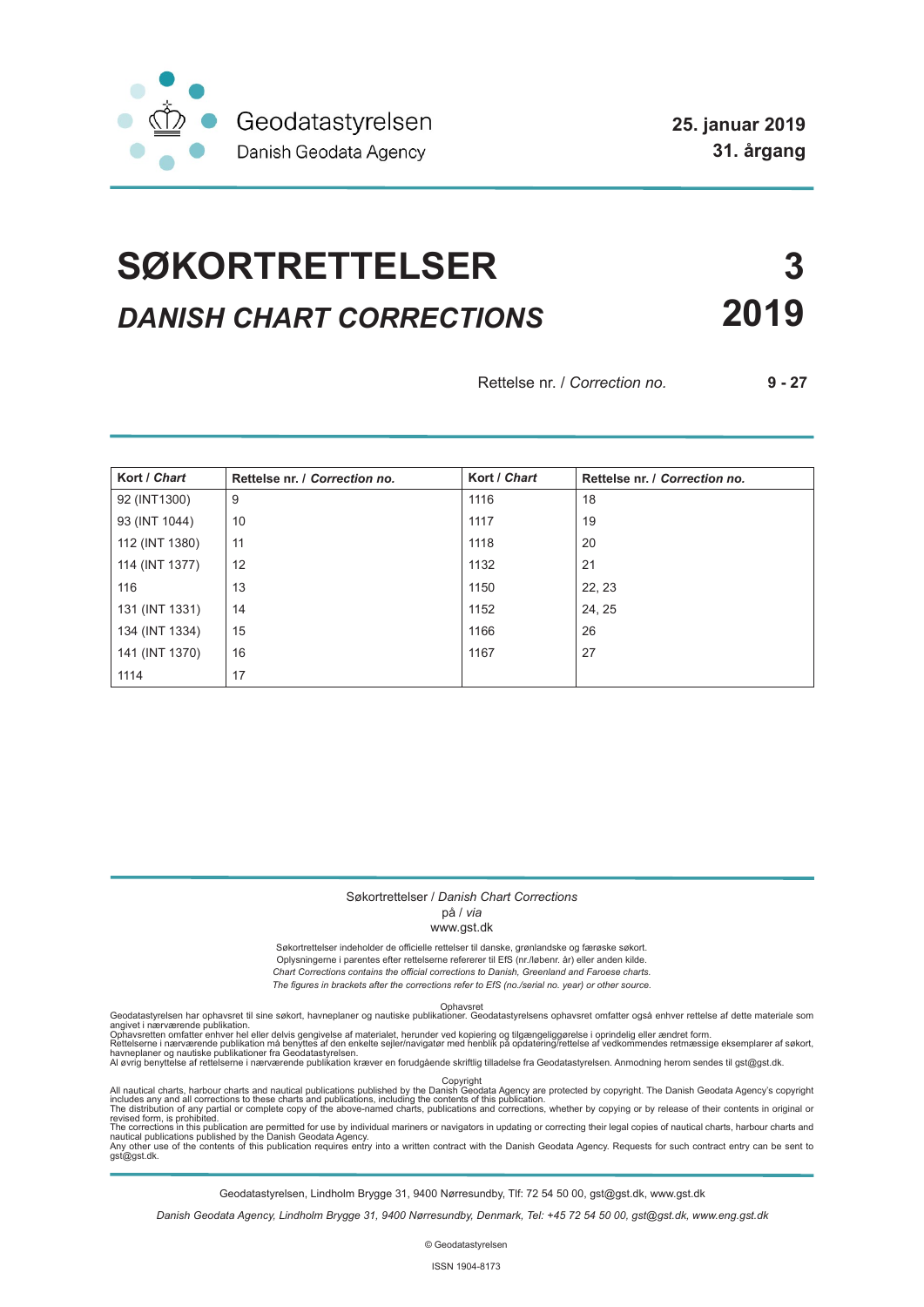| Rettelse nr. /<br>Correction no.<br>Kort / Chart |                                   |                      |                                                   |
|--------------------------------------------------|-----------------------------------|----------------------|---------------------------------------------------|
|                                                  |                                   |                      |                                                   |
| 9                                                | Flekkefjord - Midtbanken E        |                      |                                                   |
| 92 (INT 1300)                                    | Tilføj mellem $1$ ) - 6)          | mmsnn                | 1) 58°15,762'N 006°40,695'E                       |
|                                                  | Insert between 1) - 6)            |                      | 2) 58°14,089'N 006°41,347'E                       |
|                                                  |                                   |                      | 3) 58°12,429'N 006°42,097'E                       |
|                                                  |                                   |                      |                                                   |
|                                                  |                                   |                      | 4) 58°08,501'N 006°29,382'E                       |
|                                                  |                                   |                      | 5) 58°07,427'N 006°28,263'E                       |
|                                                  |                                   |                      | 6) 57°05,000'N 006°53,292'E                       |
|                                                  |                                   |                      | ramme / border                                    |
|                                                  |                                   |                      | (Niras A/S og Nexans, 21. januar og<br>3/43 2019) |
| 10                                               | <b>Jyske Rev</b>                  |                      |                                                   |
| 93 (INT 1044)                                    | Tilføj mellem 1) - 3)             | mmsnn                | 1) 57°11,960'N 006°50,600'E                       |
|                                                  | Insert between 1) - 3)            |                      | ramme / border                                    |
|                                                  |                                   |                      | 2) 56°46,873'N 007°01,718'E                       |
|                                                  |                                   |                      | 3) 56°07,908'N 007°11,640'E                       |
|                                                  |                                   |                      | (Niras A/S og Nexans, 21. januar og<br>3/43 2019) |
|                                                  |                                   |                      |                                                   |
| 11                                               | <b>Paludans Flak</b>              |                      |                                                   |
| 112 (INT 1380)                                   | Flyt fra 1) / Move from 1)        | FI.Y(3).10s<br>7m 5M | 1) 55°42,878'N 010°35,002'E                       |
|                                                  |                                   |                      | 2) 55°43,040'N 010°35,002'E                       |
|                                                  | til 2) $/$ to 2)                  |                      |                                                   |
|                                                  |                                   |                      | (3/39 2019)                                       |
| 12                                               | <b>Paludans Flak</b>              |                      |                                                   |
| 114 (INT 1377)                                   | Flyt fra 1) / Move from 1)        | FI.Y(3).10s<br>7m 5M | 1) 55°42,878'N 010°35,002'E                       |
|                                                  |                                   |                      | 2) 55°43,040'N 010°35,002'E                       |
|                                                  | til 2) $/$ to 2)                  |                      |                                                   |
|                                                  |                                   |                      | (3/39 2019)                                       |
| 13                                               | <b>Holbæk Havn</b>                |                      |                                                   |
| 116                                              | Erstat plan med medfølgende plan  |                      |                                                   |
| Plan C                                           | Replace plan by accompanying plan |                      |                                                   |
|                                                  |                                   |                      | (GST, 21. januar 2019)                            |
| 14                                               | <b>Rungsted Havn N</b>            |                      |                                                   |
|                                                  | Flyt fra 1) / Move from 1)        | $\int$               | 1) 55°53,732'N 012°33,128'E                       |
| 131 (INT 1331)                                   |                                   |                      |                                                   |
|                                                  |                                   |                      | 2) 55°53,730'N 012°33,250'E                       |
|                                                  | til 2) $/$ to 2)                  |                      |                                                   |
|                                                  | Ret tilhørende Kapsejladsområde   |                      |                                                   |
|                                                  |                                   |                      |                                                   |
|                                                  | Amend associated Regatta Area     |                      | (3/33 2019)                                       |
|                                                  |                                   |                      |                                                   |
| 15                                               | <b>Margretheholms Havn</b>        |                      |                                                   |
| 134 (INT 1334)                                   | Tilføj medfølgende udsnit         |                      | 55°41,31'N 012°37,26'E                            |
|                                                  | Insert accompanying block         |                      |                                                   |
|                                                  |                                   |                      | (3/41 2019)                                       |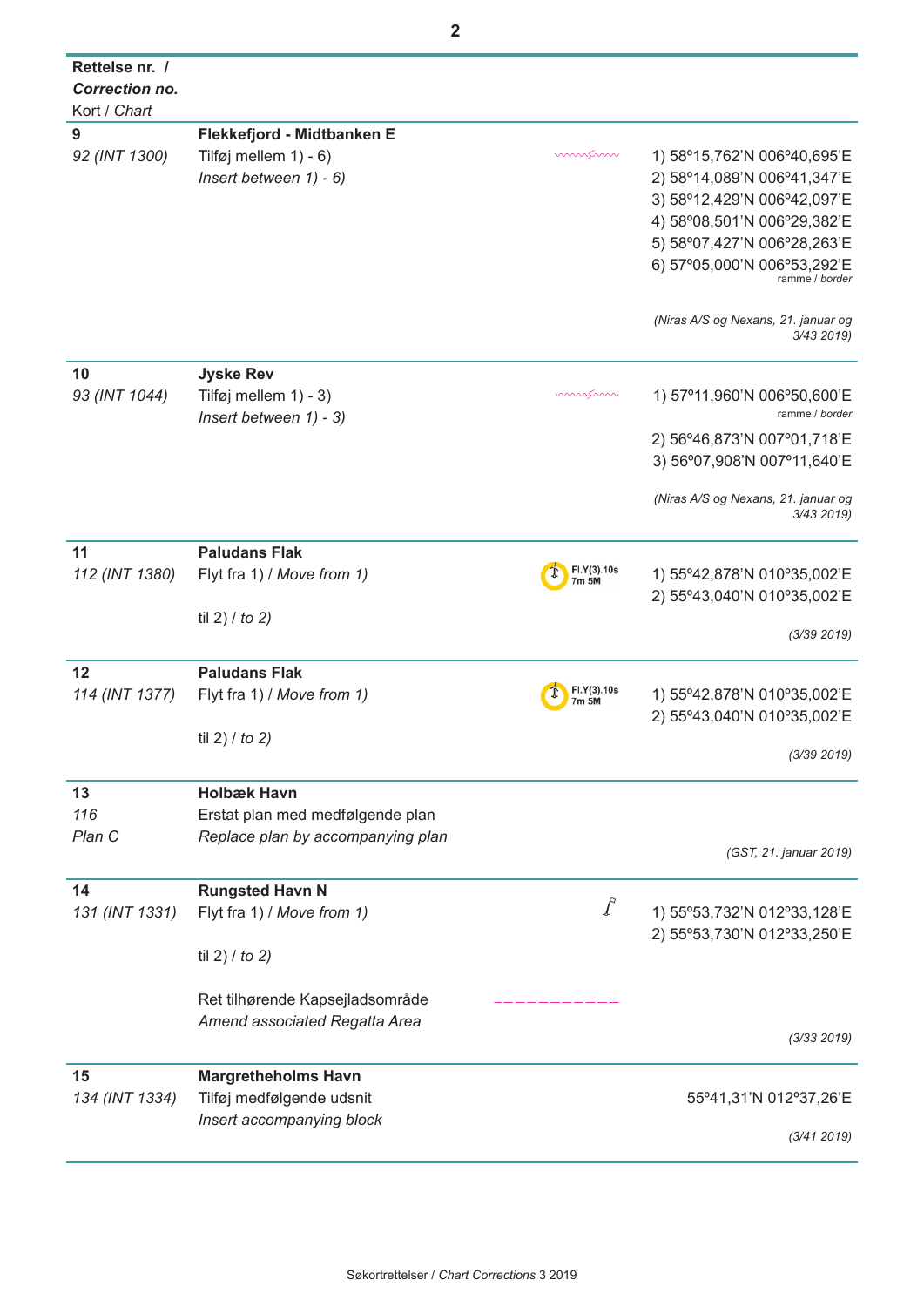| 16             | <b>Paludans Flak</b>                                                                    |                      |                                                            |
|----------------|-----------------------------------------------------------------------------------------|----------------------|------------------------------------------------------------|
| 141 (INT 1370) | Flyt fra 1) / Move from 1)                                                              | FI.Y(3).10s<br>7m 5M | 1) 55°42,878'N 010°35,002'E<br>2) 55°43,040'N 010°35,002'E |
|                | til 2) $/$ to 2)                                                                        |                      |                                                            |
|                |                                                                                         |                      | (3/39 2019)                                                |
| 17             | <b>Simiutat</b>                                                                         |                      |                                                            |
| 1114           | Tilføj ramme mellem $1$ ) – 4)                                                          | <b>Kort 1160</b>     | 1) 60°30,35'N 046°18,52'W                                  |
|                | Insert border between $1) - 4$ )                                                        |                      | 2) 60°39,34'N 046°18,52'W                                  |
|                |                                                                                         |                      | 3) 60°39,34'N 045°52,33'W                                  |
|                | Tilføj medfølgende note POSITIONER                                                      | DK 1114              | 4) 60°30,35'N 045°52,33'W                                  |
|                | Insert accompanying note POSITIONS                                                      |                      |                                                            |
|                |                                                                                         |                      | (GST, 23. januar 2019)                                     |
| 18             | Julianehåbsfjord S                                                                      |                      |                                                            |
| 1116           | Ref.: Søkortrettelser / Chart Corrections 26/295 2016                                   |                      |                                                            |
|                | Tilføj ramme mellem $1$ ) – 3)                                                          | <b>Kort 1160</b>     | 1) 60°32,00'N 046°18,52'W                                  |
|                | Insert border between $1) - 3$ )                                                        |                      | ramme / border                                             |
|                |                                                                                         |                      | 2) 60°39,34'N 046°18,52'W                                  |
|                | Erstat note POSITIONER med                                                              | DK 1116              | 3) 60°39,34'N 046°00,00'W<br>ramme / <i>border</i>         |
|                | medfølgende note POSITIONER                                                             |                      |                                                            |
|                | Replace note POSITIONS with                                                             |                      |                                                            |
|                | accompanying note POSITIONS                                                             |                      | (GST, 23. januar 2019)                                     |
|                |                                                                                         |                      |                                                            |
| 19             | Kobberminebugt                                                                          |                      |                                                            |
| 1117           | Ref.: Søkortrettelser / Chart Corrections 26/296 2016<br>Tilføj ramme mellem $1$ ) – 4) |                      |                                                            |
|                | Insert border between $1) - 4$ )                                                        | <b>Kort 1139</b>     | 1) 61°00,00'N 047°56,34'W<br>ramme / border                |
|                |                                                                                         |                      | 2) 60°41,34'N 047°56,34'W                                  |
|                | Udtag ramme på 5)                                                                       | <b>Kort 1145</b>     | 3) 60°41,34'N 048°31,74'W                                  |
|                | Delete border in 5)                                                                     |                      | 4) 61°00,00'N 048°31,74'W                                  |
|                |                                                                                         |                      | ramme / border                                             |
|                | Ertstat note POSITIONER med                                                             | DK 1117              | 5) 60°47,55'N 048°31,09'W                                  |
|                | medfølgende note POSITIONER                                                             |                      |                                                            |
|                | Replace note POSITIONS with                                                             |                      |                                                            |
|                | accompanying note POSITIONS                                                             |                      |                                                            |
|                |                                                                                         |                      |                                                            |
|                | Udtag note POSITIONER                                                                   |                      |                                                            |
|                | Delete note POSITIONS                                                                   |                      |                                                            |
|                |                                                                                         |                      | (GST, 23. januar 2019)                                     |
| 20             | <b>Simpson Passage</b>                                                                  |                      |                                                            |
| 1118           | Ref.: Søkortrettelser / Chart Corrections 5/64 2016                                     |                      |                                                            |
|                | Tilføj ramme mellem $1$ ) – 4)                                                          | <b>Kort 1139</b>     | 1) 60°54,00'N 48°31,74'W                                   |
|                | Insert border between $1) - 4$ )                                                        |                      | ramme / border                                             |
|                |                                                                                         |                      | 2) 61°06,84'N 48°31,74'W                                   |
|                | Udtag ramme på 5)                                                                       | <b>Kort 1145</b>     | 3) 61°06,84'N 47°56,34'W                                   |
|                | Delete border in 5)                                                                     |                      | 4) 60°54,00'N 47°56,34'W<br>ramme / border                 |
|                | Tilføj medfølgende note POSITIONER                                                      | DK 1118              | 5) 61°01,77'N 48°31,10'W                                   |
|                | Insert accompanying note POSITIONS                                                      |                      |                                                            |
|                |                                                                                         |                      | (GST, 23. januar 2019)                                     |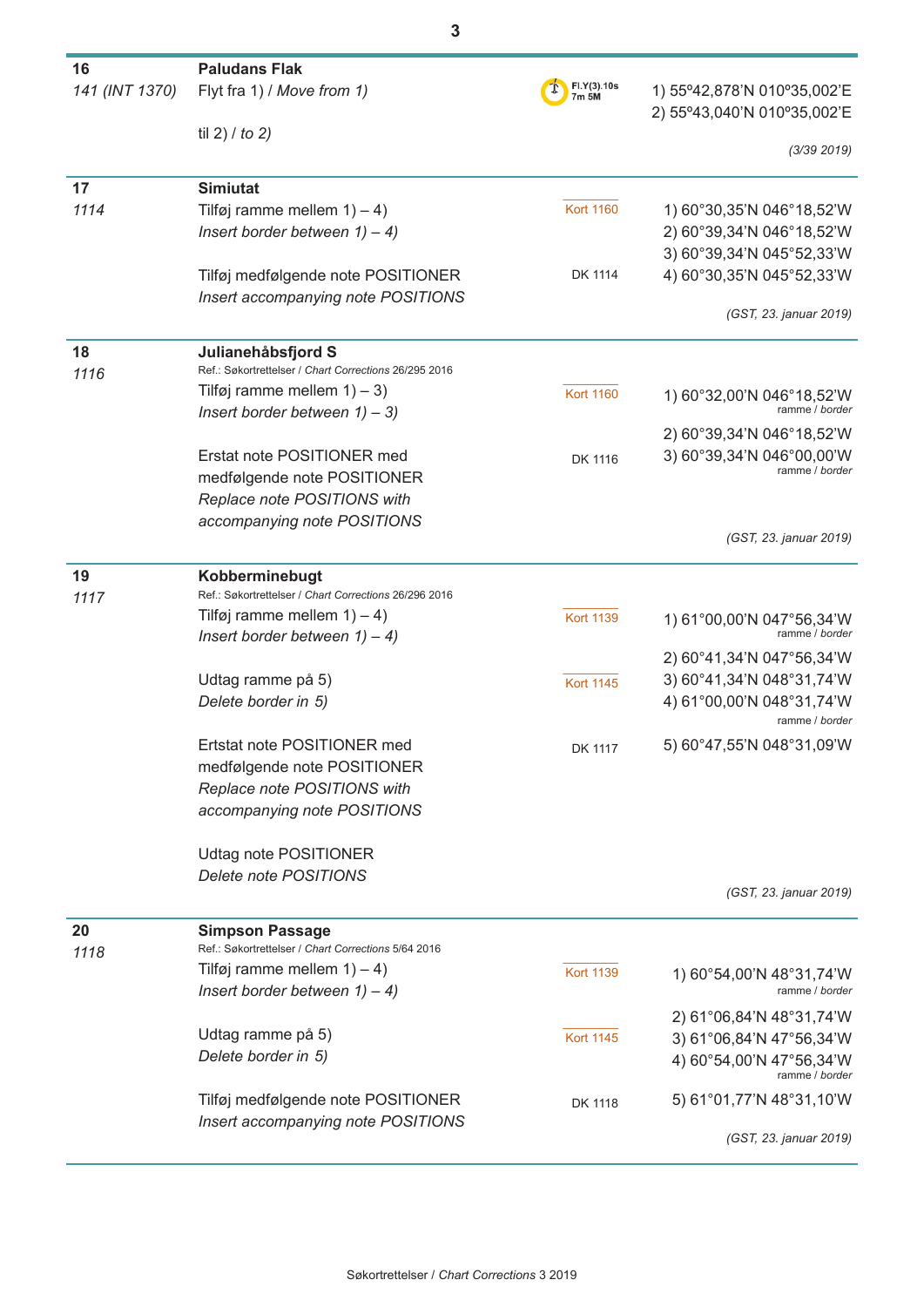| 21   | Julianehåbsfjord S                                    |                  |                                               |
|------|-------------------------------------------------------|------------------|-----------------------------------------------|
| 1132 | Ref.: Søkortrettelser / Chart Corrections 26/297 2016 |                  |                                               |
|      | Tilføj ramme mellem $1$ ) – 3)                        | <b>Kort 1160</b> | 1) 60°34,50'N 046°18,52'W<br>ramme / border   |
|      | Insert border between $1) - 3$ )                      |                  |                                               |
|      |                                                       |                  | 2) 60°39,34 'N 046°18,52 'W                   |
|      | Erstat note POSITIONER med                            |                  | 3) 60°39,34 'N 046°00,00 'W<br>ramme / border |
|      | medfølgende note POSITIONER                           | DK 1132          |                                               |
|      | Replace note POSITIONS with                           |                  |                                               |
|      | accompanying note POSITIONS                           |                  |                                               |
|      |                                                       |                  | (GST, 23. januar 2019)                        |
| 22   | <b>Sârdlog</b>                                        |                  |                                               |
| 1150 | Ret i kortrammen                                      | Kort 1114 & 1116 |                                               |
|      | Amend in the chart frame                              |                  |                                               |
|      |                                                       |                  |                                               |
|      | til $/$ to                                            | <b>Kort 1160</b> | (GST, 23. januar 2019)                        |
|      |                                                       |                  |                                               |
| 23   | <b>Index</b>                                          |                  |                                               |
| 1150 | Tilføj medfølgende note POSITIONER                    | DK 1150          |                                               |
|      | Insert accompanying note POSITIONS                    |                  |                                               |
|      |                                                       |                  | (GST, 23. januar 2019)                        |
| 24   | <b>Borgs Havn</b>                                     |                  |                                               |
| 1152 | Ret i kortrammen                                      | <b>Kort 1145</b> |                                               |
|      | Amend in the chart frame                              |                  |                                               |
|      |                                                       |                  |                                               |
|      | til / to                                              | <b>Kort 1139</b> | (GST, 23. januar 2019)                        |
|      |                                                       |                  |                                               |
| 25   | <b>Index</b>                                          |                  |                                               |
| 1152 | Tilføj medfølgende note POSITIONER                    | DK 1152          |                                               |
|      | Insert accompanying note POSITIONS                    |                  |                                               |
|      |                                                       |                  | (GST, 23. januar 2019)                        |
| 26   | <b>Torsukattak - Kitsissut</b>                        |                  |                                               |
| 1166 | Udtag i kortrammen                                    | <b>DK 1145</b>   |                                               |
|      | Delete in the chart frame                             |                  |                                               |
|      |                                                       |                  | (GST, 23. januar 2019)                        |
| 27   | Itilliatsiaq - Qipisaqqu                              |                  |                                               |
| 1167 | Udtag i kortrammen                                    | <b>DK 1145</b>   |                                               |
|      | Delete in the chart frame                             |                  |                                               |
|      |                                                       |                  | (GST, 23. januar 2019)                        |
|      |                                                       |                  |                                               |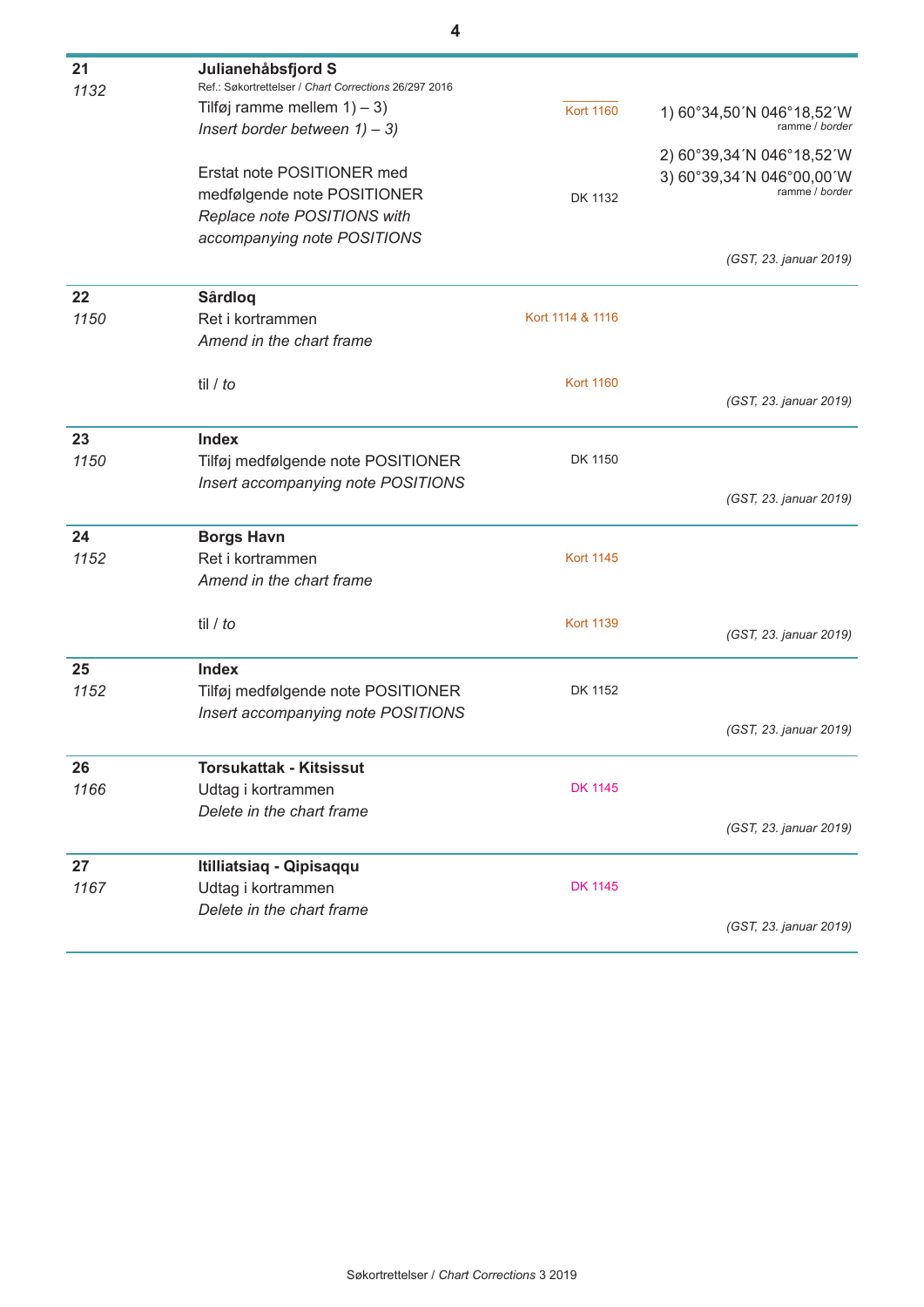#### **HAVNEOPLYSNINGER**

#### *[www.danskehavnelods.dk](http://www.danskehavnelods.dk/)*

| Holbæk Havn<br>Plan er opdateret. |                        | <b>Margretheholms Havn</b><br>Plan er opdateret. |             |
|-----------------------------------|------------------------|--------------------------------------------------|-------------|
|                                   | (GST, 21. januar 2019) |                                                  | (3/41 2019) |
| Kongebro Havn                     |                        | <b>Præstø Havn</b>                               |             |
| Anmærkning er tilføjet.           |                        | Anmærkning er tilføjet.                          |             |
|                                   | (3/35 2019)            |                                                  | (3/38 2019) |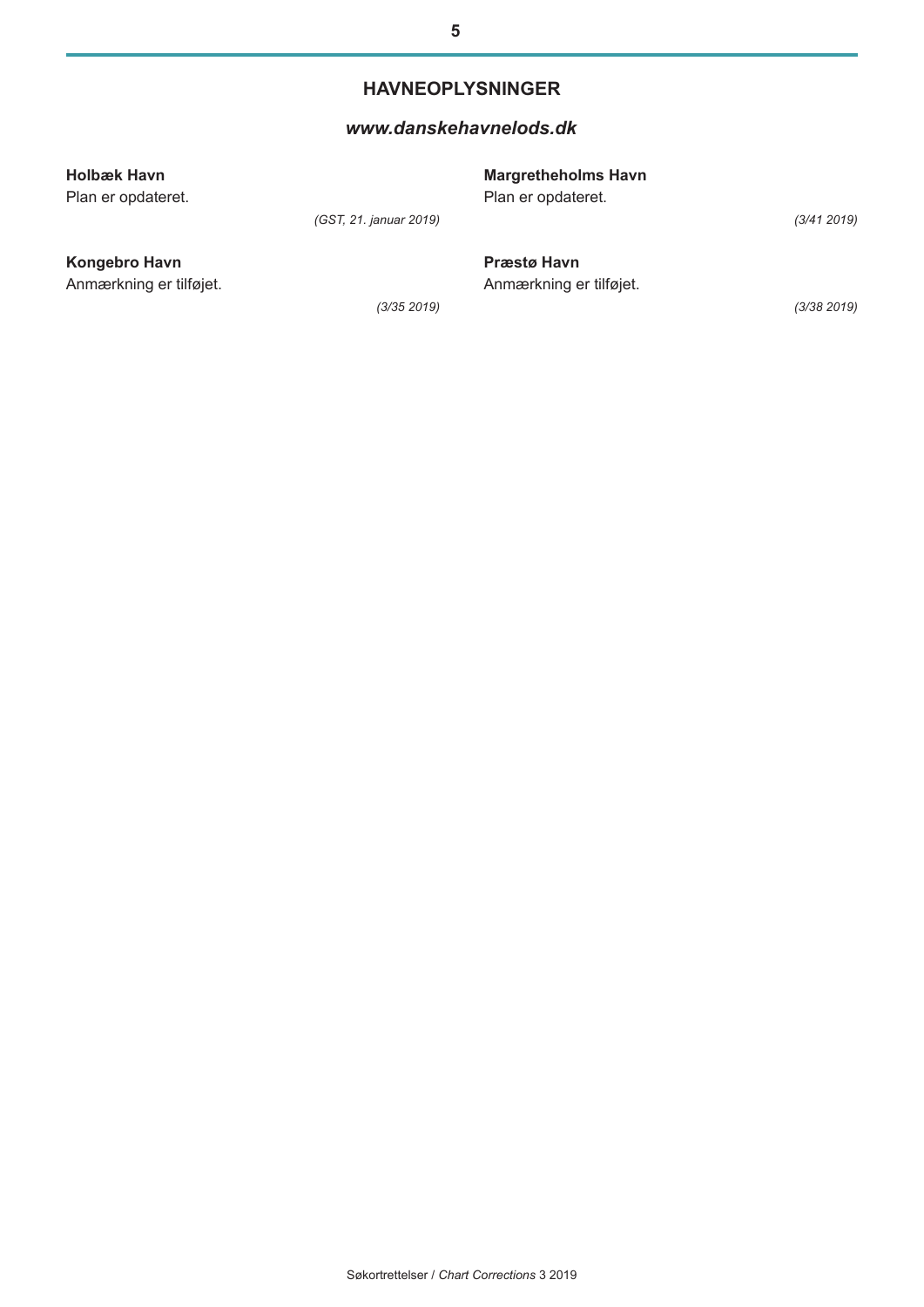## **UDGIVELSER /** *PUBLICATIONS*

### **Nye udgaver udkommet /** *New editions published*

| Kort / Chart | Titel og bemærkninger / Title and remarks                                             | Skala / Scale | <b>Udgave</b><br><b>Edition</b> |
|--------------|---------------------------------------------------------------------------------------|---------------|---------------------------------|
| 1139         | Killavaat Nuugaatsiaat (Kap Desolation) - Qegertarsuag<br>(Storø)<br>Datum WGS-84     | 1:50000       | 1 2018                          |
| 1160         | Kitaata Sineriaa (Grønlands Vestkyst),<br>Qaarsup Ikerasaa - Paggivik<br>Datum WGS-84 | 1:25000       | 1 2018                          |

#### **Kort udgår /** *Charts discontinued*

| Kort / Chart | Titel og bemærkninger / Title and remarks | Skala / Scale | <b>Udgave</b><br><b>Edition</b> |
|--------------|-------------------------------------------|---------------|---------------------------------|
| 1145         | Kobberminebugt<br>Datum Qornog 1927       | 1:40000       | 1 1969                          |

Kortet er annulleret og udgår af kortsamlingen *The chart is cancelled and discontinued*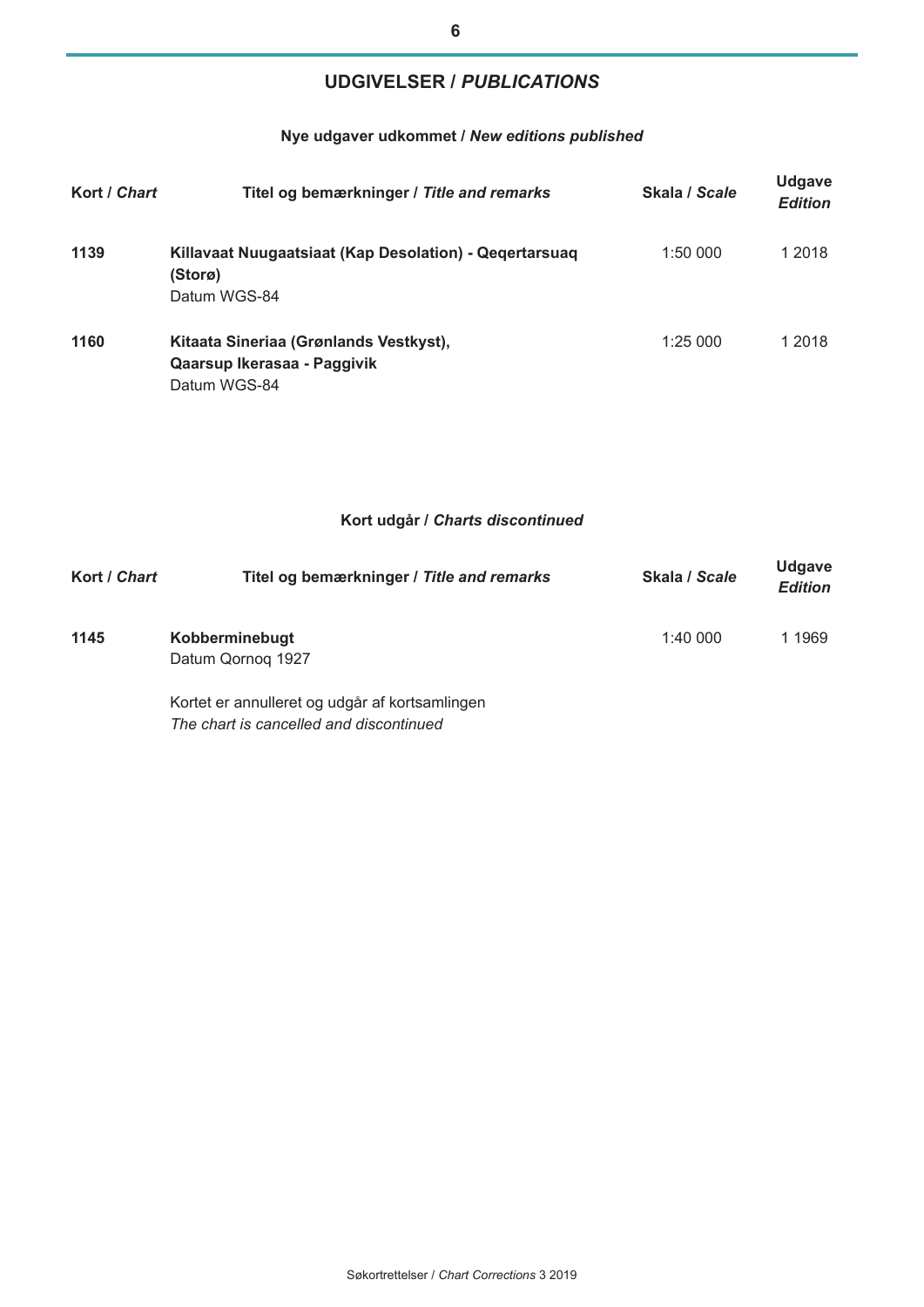

Udsnit kort / *Block chart* 116 Plan C

Søkortrettelser / *Chart Corrections* 3/13 2019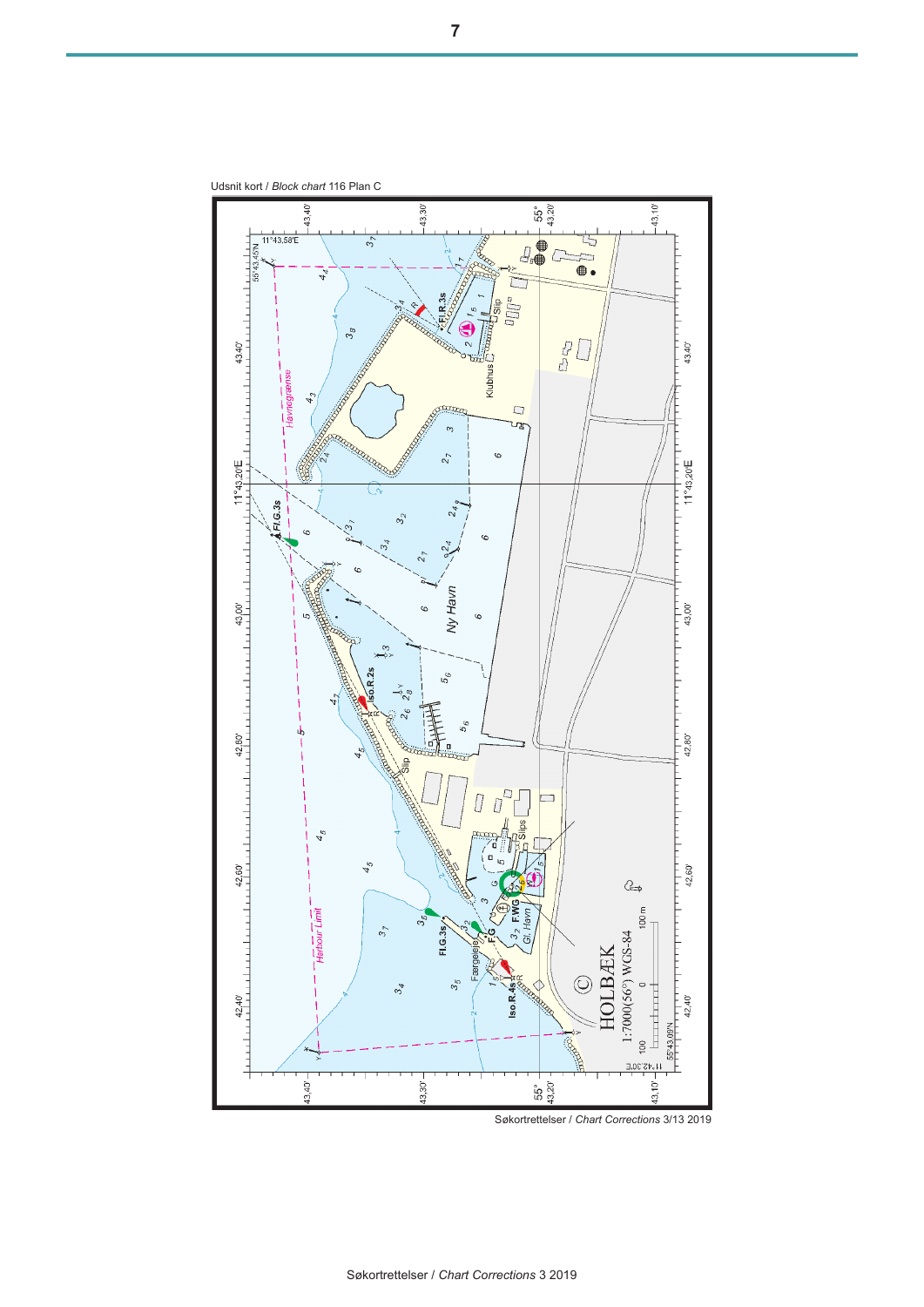DK 1139, DK 1162, DK 1163, DK 1164, DK 1165, DK 1166 & DK 1167. POSITIONER Positioner udtaget i DK 1117 skal før udsætning i tilstødende kort, som refererer til WGS-84 datum, justeres 0,09' mod S og 0,24' mod E. DK 1139, DK 1162, DK 1163, DK 1164, DK 1165, DK 1166 & DK 1167. POSITIONS To agree with adjoining charts, which are referred to WGS-84 datum, positions read from DK 1117 must be adjusted by 0.09' SOUTHWARD and 0.24' EASTWARD.<u>a a a a a a a a a a</u> Søkortrettelser / *Chart Corrections* 3/19 2019

Søkortrettelser / *Chart Corrections* 3/18 2019

 $\sim$   $\sim$ 

Søkortrettelser / *Chart Corrections* 3/17 2019

Søkortrettelser / *Chart Corrections* 3/15 2019

Udsnit kort / *Block chart* 1116

SOUTHWARD and 0.24' EASTWARD.

0,24' mod E.

SOUTHWARD and 0.24' EASTWARD.

Udsnit kort / *Block chart* 1117

Udsnit kort / *Block chart* 1114

DK 1160. POSITIONER

DK 1160. POSITIONS



Positioner udtaget i DK 1114 skal før udsætning i tilstødende kort, som refererer til WGS-84 datum, justeres 0,09' mod S og 0,24' mod E.

To agree with adjoining chart DK 1160, which is referred to WGS-84 datum, positions read from DK 1114 must be adjusted by 0.09'

DK 1160, DK 1161, DK 1162, DK 1163 & DK 1164. POSITIONER Positioner udtaget i DK 1116 skal før udsætning i tilstødende kort, som refererer til WGS-84 datum, justeres 0,09' mod S og

DK 1160, DK 1161, DK 1162, DK 1163 & DK 1164. POSITIONS To agree with adjoining charts, which are referred to WGS-84 datum, positions read from DK 1116 must be adjusted by 0.09'